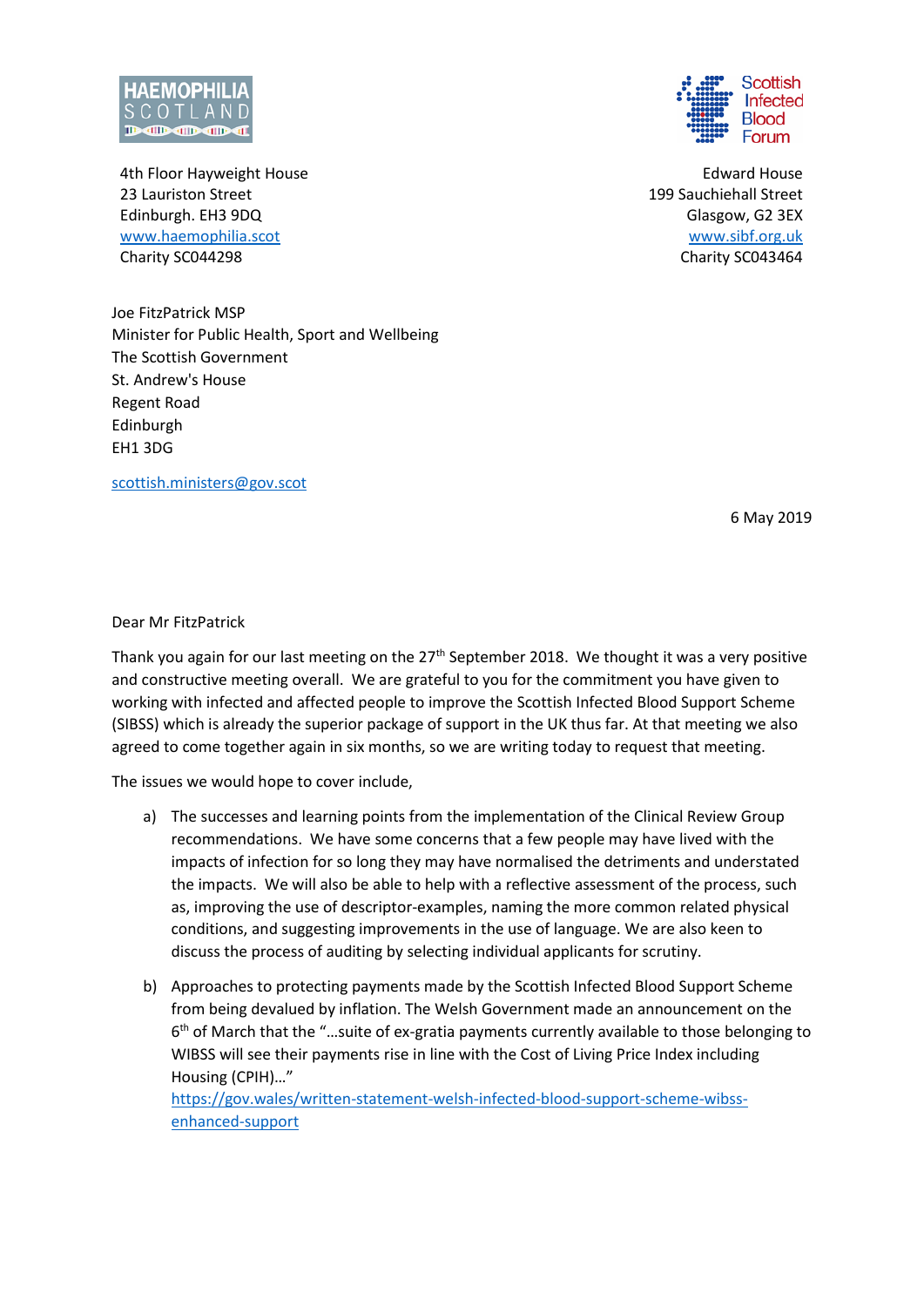

We think that reference to the link to the Scottish Mean Fulltime Wage, as established by the Contaminated Blood Financial Support Review Group, is an important aspect of this decision.

- c) The way ahead for dealing with the final outstanding recommendations from the Contaminated Blood Financial Support Review Group Report, specifically,
	- a. "Recipients of the ongoing annual payments should have the option of converting these into a one-off lump sum payment by way of final settlement."
	- b. "Access to insurance products, and additional loading of premiums due to infections, should be given further consideration."
- d) Jackie Doyle-Price MP, Parliamentary Under Secretary of State for Mental Health, Inequalities and Suicide Prevention, announced on 30 April 2019 that she intends "…to approach the devolved administrations to look at how we might provide greater parity of support across the United Kingdom." This in relation to the increase in the budget of the England Infected Blood Support Scheme (EIBSS) from £46.3m to £75m. We would be grateful for the opportunity to discuss what position the Scottish Government will take in relation to these discussions.

We would also like to take this opportunity to reiterate our concerns about certain other outstanding issues.

- 1) The availability of financial and practical support to family members who experience financial losses when taking on caring responsibilities.
- 2) We continue to view the removal of the widow(er)'s pension payment from those that remarry as reflecting an anachronistic view of marriage and as a threat to the right to a family life of those it affects.
- 3) Similarly, we view the suspension of payments from those that are imprisoned as a threat to the financial security to the individual and family of those persons so affected, for example in the case of mortgage repayments.
- 4) The need to establish a clear rationale for setting the levels of support in the chronic moderate and chronic severe categories of support akin to the link to the Scottish Mean Fulltime Wage for the advanced category of support.
- 5) The lower than expected use of the one-off discretionary grants provided by the SIBSS.
- 6) We also continue to be concerned that important data was lost when people transferred from the old, UK, Alliance House schemes. We are anxious to find a way to make it as easy as possible to replace the missing data on route of infection.
- 7) Finally, we still strongly advocate for primary legislation to specifically recognise the Scottish Infected Blood Support Scheme. This would provide additional security to those relying on its payments; including by reassuring mortgage lenders that the payments represent a secure form of income. We believe that primary legislation would also provide an opportunity to revisit the double lock on entry to the SIBSS which requires that someone be both infected in Scotland and first applied for financial support from Scotland.